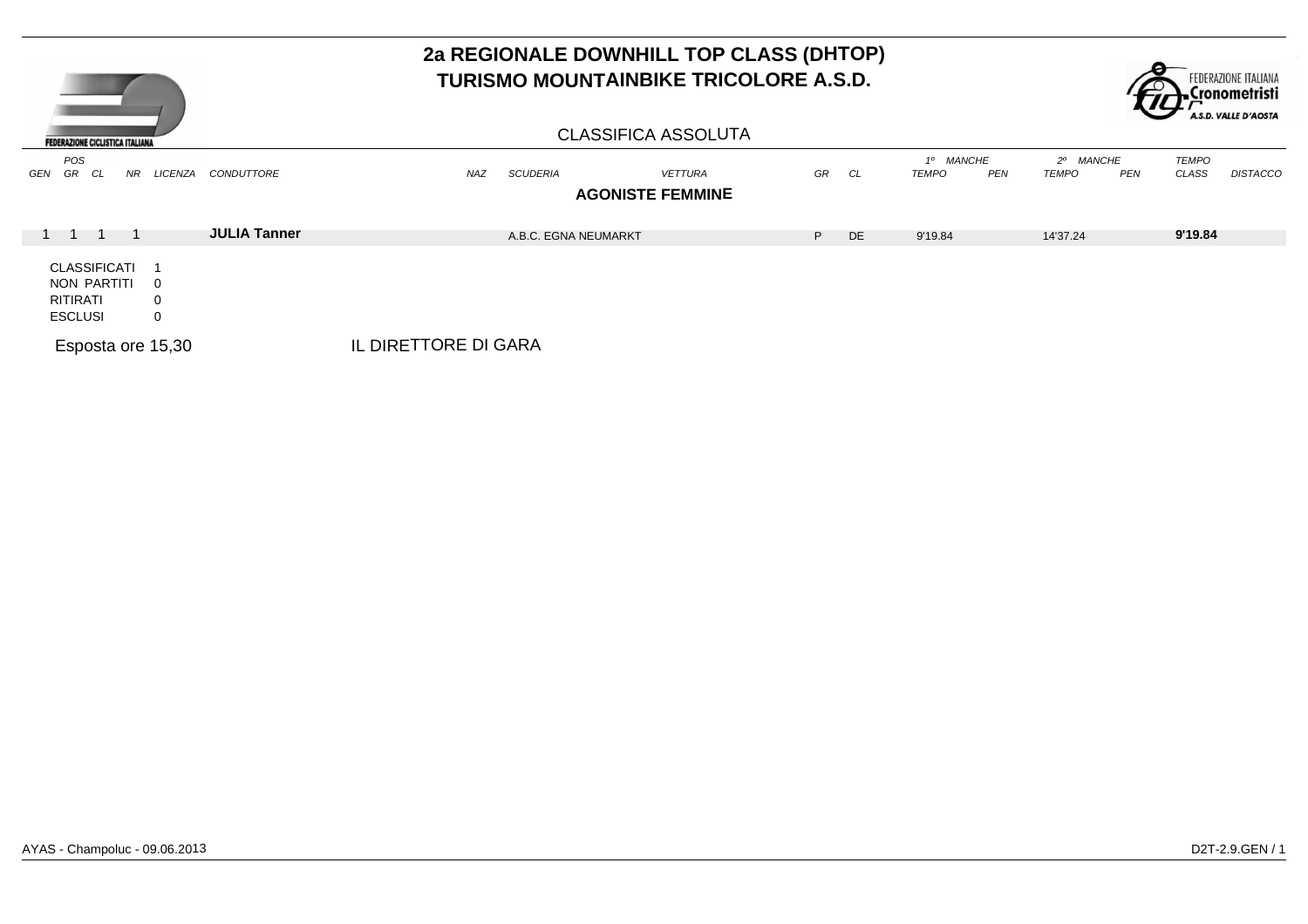



#### CLASSIFICA ASSOLUTA

|                 | POS                 |                |                |                |                              |            |                          |                        |    |           | 1º MANCHE      |                            | 2º MANCHE  | <b>TEMPO</b> |                 |
|-----------------|---------------------|----------------|----------------|----------------|------------------------------|------------|--------------------------|------------------------|----|-----------|----------------|----------------------------|------------|--------------|-----------------|
|                 | GEN GR CL           |                |                |                | NR LICENZA CONDUTTORE        | <b>NAZ</b> | <b>SCUDERIA</b>          | <b>VETTURA</b>         | GR | CL        | <b>TEMPO</b>   | <b>TEMPO</b><br><b>PEN</b> | <b>PEN</b> | CLASS        | <b>DISTACCO</b> |
|                 |                     |                |                |                |                              |            |                          | <b>AGONISTI MASCHI</b> |    |           |                |                            |            |              |                 |
|                 |                     |                |                |                |                              |            |                          |                        |    |           |                |                            |            |              |                 |
|                 | 1                   | -1             | $\overline{4}$ |                | <b>ANDREA Gamenara</b>       |            | ANCILLOTTI DOGANACCI     |                        | P  | <b>UN</b> | 3'19.73        | 3'29.00                    |            | 3'19.73      |                 |
| $\overline{2}$  | 2                   | $\overline{2}$ | 5              |                | <b>ALESSANDRO Basso</b>      |            | TEAM DIRTY A.S.D.        |                        | P  | <b>UN</b> | 3'24.53        | 5'41.31                    |            | 3'24.53      | 4.80            |
| 3               | 3                   | $\overline{1}$ | 9              |                | <b>JUSTYN Norek</b>          |            | <b>ARGENTINA BIKE</b>    |                        | P  | EL.       | 3'31.41        | 3'26.46                    |            | 3'26.46      | 6.73            |
|                 | 4                   | 3              | 6              |                | <b>LUCA Guglielmucci</b>     |            | <b>ARGENTINA BIKE</b>    |                        | P  | <b>UN</b> | 3'39.37        | 3'30.31                    |            | 3'30.31      | 10.58           |
| 5               | 5                   | $\overline{1}$ | 14             |                | <b>GIOVANNI Pozzoni</b>      |            | LE MARMOTTE LORETO       |                        | P  | JU        | 3'36.78        | <b>RITIRATO</b>            |            | 3'36.78      | 17.05           |
| 6               | 6                   | $\overline{2}$ | 13             |                | <b>EDOARDO Franco</b>        |            | ANCILLOTTI DOGANACCI     |                        | P  | EL.       | 3'37.25        | 5'11.50                    |            | 3'37.25      | 17.52           |
|                 |                     | 4              | 32             |                | <b>ALESSANDRO Brean</b>      |            | PILA-BLACK ARROWS-MT     |                        | P  | <b>UN</b> | 3'46.81        | <b>NON PAR</b>             |            | 3'46.81      | 27.08           |
| 8               | 8                   | 5              | 23             |                | <b>TOMMASO Ilardi</b>        |            | TEAM IL CICLISTA OFF     |                        | P  | <b>UN</b> | 3'49.03        | <b>NON PAR</b>             |            | 3'49.03      | 29.30           |
| 9               | 9                   | 6              | 25             |                | <b>DAVIDE Garrone</b>        |            | ANCILLOTTI DOGANACCI     |                        | P  | <b>UN</b> | 3'49.90        | 3'52.45                    |            | 3'49.90      | 30.17           |
| 10 <sup>1</sup> | 10                  | $\overline{7}$ | 12             |                | <b>STEFANO Grasso</b>        |            | ANCILLOTTI DOGANACCI     |                        | P  | <b>UN</b> | 3'54.80        | 3'56.37                    |            | 3'54.80      | 35.07           |
|                 | $11 \quad 11$       | 3              | 18             |                | <b>SIMONE Ilardi</b>         |            | TEAM IL CICLISTA OFF     |                        | P  | EL.       | 6'42.63        | 3'57.05                    |            | 3'57.05      | 37.32           |
| 12 <sup>7</sup> | 12                  | $\overline{2}$ | 47             |                | <b>MICHAEL Mcneill</b>       |            | PILA-BLACK ARROWS-MT     |                        | P  | JU        | 4'08.50        | <b>NON PAR</b>             |            | 4'08.50      | 48.77           |
| 13              | 13                  | $\overline{1}$ | -44            |                | <b>MASSIMO lania</b>         |            | ANCILLOTTI DOGANACCI     |                        | P  | <b>AL</b> | 4'15.39        | 4'33.51                    |            | 4'15.39      | 55.66           |
| 14              | 14                  | 3              | 31             |                | <b>DAVIDE Bouchard</b>       |            | CICLI COLOMBA ASD        |                        | P  | JU        | <b>NON PAR</b> | 4'18.45                    |            | 4'18.45      | 58.72           |
| 15              | 15                  | 2              | 49             |                | <b>ANDREA Peretti</b>        |            | ASD SESTRIERE BIKE C     |                        | P  | AL        | 4'21.08        | 4'34.81                    |            | 4'21.08      | 1'01.35         |
| 16              | 16                  | 3              | 20             |                | <b>IAN Cioce</b>             |            | <b>RIVIERAOUTDOOR</b>    |                        | P  | AL        | 4'44.27        | 4'28.53                    |            | 4'28.53      | 1'08.80         |
|                 | 17 17               | $\overline{4}$ | 28             |                | <b>DAVIDE Barattini</b>      |            | NORTHWEST CYCLING        |                        | P  | <b>AL</b> | 4'50.52        | 4'45.70                    |            | 4'45.70      | 1'25.97         |
| 18              | 18                  | 4              | 60             |                | <b>GEORG Widmann</b>         |            | A.B.C. EGNA NEUMARKT     |                        | P  | EL.       | 4'49.31        | 6'18.73                    |            | 4'49.31      | 1'29.58         |
| 19              | 19                  | 5              | 39             |                | <b>MATISSE FRANCE Fabbro</b> |            | NORTHWEST CYCLING        |                        | P  | <b>AL</b> | 5'04.22        | 4'53.88                    |            | 4'53.88      | 1'34.15         |
| 20              | 20                  | 6              | 55             |                | <b>PATRICE Revil</b>         |            | PILA-BLACK ARROWS-MT     |                        | P  | AL        | 5'12.62        | <b>RITIRATO</b>            |            | 5'12.62      | 1'52.89         |
|                 | 21 21               | $\overline{1}$ | 29             |                | <b>LORENZO Berruto</b>       |            | NORTHWEST CYCLING        |                        | P  | ES        | <b>NON PAR</b> | 5'22.45                    |            | 5'22.45      | 2'02.72         |
|                 | 22 22               | 4              | 61             |                | <b>DIEGO Segat</b>           |            | <b>GUIDI ROSAS BIKE</b>  |                        | P  | JU        | 5'25.69        | 6'23.83                    |            | 5'25.69      | 2'05.96         |
| 23              | -23                 | 5              | 48             |                | <b>UMBERTO MARIA Mega</b>    |            | TORTONESE 1887 S.COP     |                        | P  | JU        | 5'32.25        | 6'14.25                    |            | 5'32.25      | 2'12.52         |
|                 | 24 24               | $\overline{7}$ | 43             |                | <b>SILVIU Horciu</b>         |            | PILA-BLACK ARROWS-MT     |                        | P  | <b>AL</b> | 5'45.50        | <b>NON PAR</b>             |            | 5'45.50      | 2'25.77         |
|                 |                     |                |                |                |                              |            |                          |                        |    |           |                |                            |            |              |                 |
|                 | <b>CLASSIFICATI</b> |                |                | 24             |                              |            |                          |                        |    |           |                |                            |            |              |                 |
|                 | NON PARTITI         |                |                | 6              |                              |            |                          |                        |    |           |                |                            |            |              |                 |
|                 |                     |                | 29             |                | <b>LORENZO Berruto</b>       |            | NORTHWEST CYCLING        |                        | P  | ES        | NP 1^ GARA     |                            |            |              |                 |
|                 |                     |                | 31             |                | <b>DAVIDE Bouchard</b>       |            | <b>CICLI COLOMBA ASD</b> |                        | P  | JU        | NP 1^ GARA     |                            |            |              |                 |
|                 |                     |                | 23             |                | <b>TOMMASO Ilardi</b>        |            | TEAM IL CICLISTA OFF     |                        | P  | <b>UN</b> | NP 2^ GARA     |                            |            |              |                 |
|                 |                     |                | 32             |                | <b>ALESSANDRO Brean</b>      |            | PILA-BLACK ARROWS-MT     |                        | P  | <b>UN</b> | NP 2^ GARA     |                            |            |              |                 |
|                 |                     |                | 43             |                | <b>SILVIU Horciu</b>         |            | PILA-BLACK ARROWS-MT     |                        | P  | <b>AL</b> | NP 2^ GARA     |                            |            |              |                 |
|                 |                     |                | 47             |                | <b>MICHAEL Mcneill</b>       |            | PILA-BLACK ARROWS-MT     |                        | P  | JU        | NP 2^ GARA     |                            |            |              |                 |
|                 |                     |                |                |                |                              |            |                          |                        |    |           |                |                            |            |              |                 |
|                 | <b>RITIRATI</b>     |                | 14             | $\overline{2}$ | <b>GIOVANNI Pozzoni</b>      |            | LE MARMOTTE LORETO       |                        | P  | <b>JU</b> | RIT. 2^ GARA   |                            |            |              |                 |
|                 |                     |                | 55             |                | <b>PATRICE Revil</b>         |            | PILA-BLACK ARROWS-MT     |                        | P  | <b>AL</b> | RIT. 2^ GARA   |                            |            |              |                 |
|                 |                     |                |                |                |                              |            |                          |                        |    |           |                |                            |            |              |                 |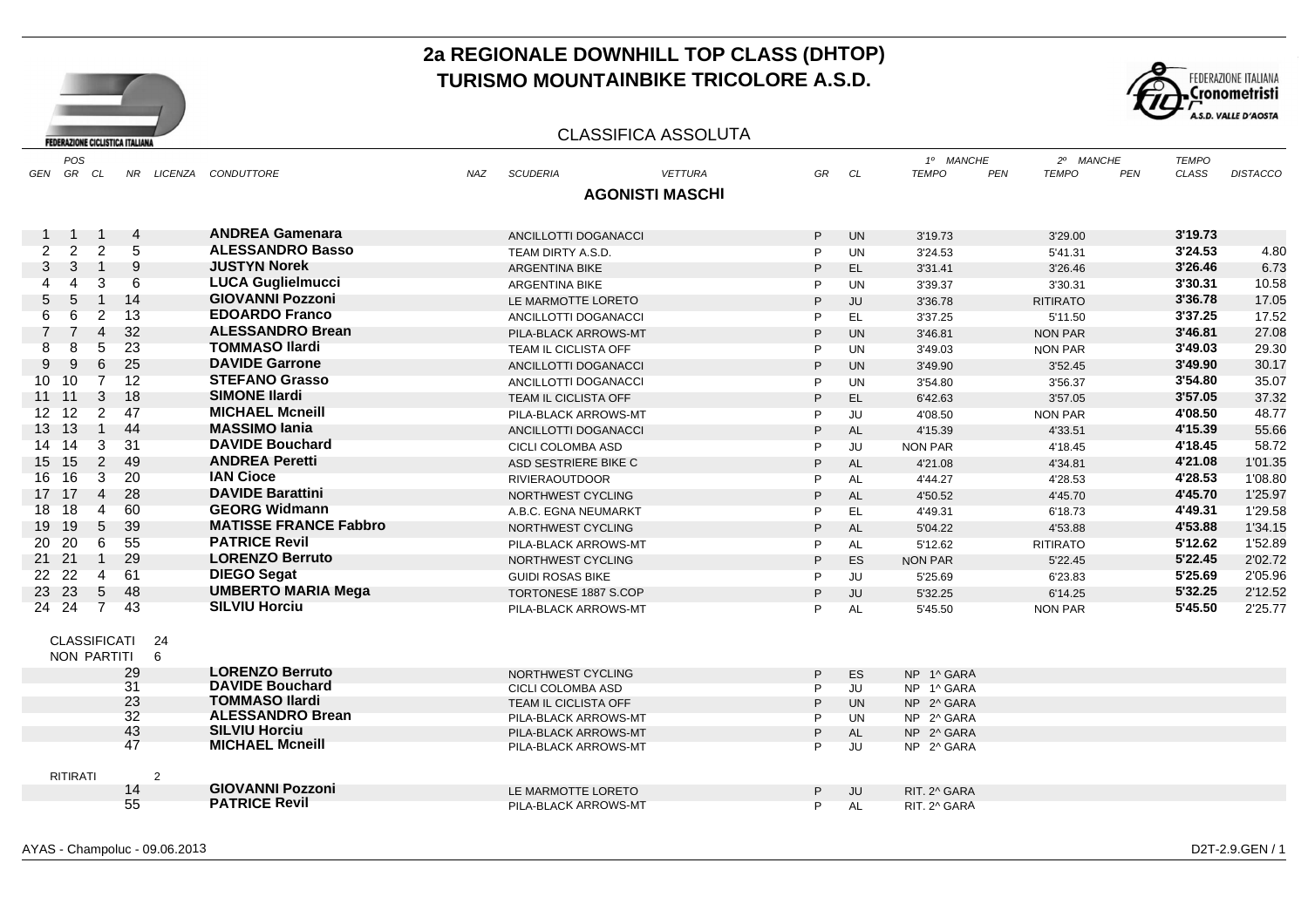| POS                        |                      |                   |            |                 |                |    | <b>MANCHE</b> |     | <b>MANCHE</b><br>ററ |                 | <b>TEMPO</b> |                 |
|----------------------------|----------------------|-------------------|------------|-----------------|----------------|----|---------------|-----|---------------------|-----------------|--------------|-----------------|
| GEN<br><b>GR</b><br>$\sim$ | <b>AID</b><br>IICENZ | <b>CONDUTTORE</b> | <b>NAZ</b> | <b>SCUDERIA</b> | <b>VETTURA</b> | GR | <b>TEMPO</b>  | PEN | <b>TEMPO</b>        | DE <sub>N</sub> | CLASS        | <b>DISTACCO</b> |
| <b>ESCLUSI</b>             |                      |                   |            |                 |                |    |               |     |                     |                 |              |                 |

Esposta ore 15,30 ore 15,30 IL DIRETTORE DI GARA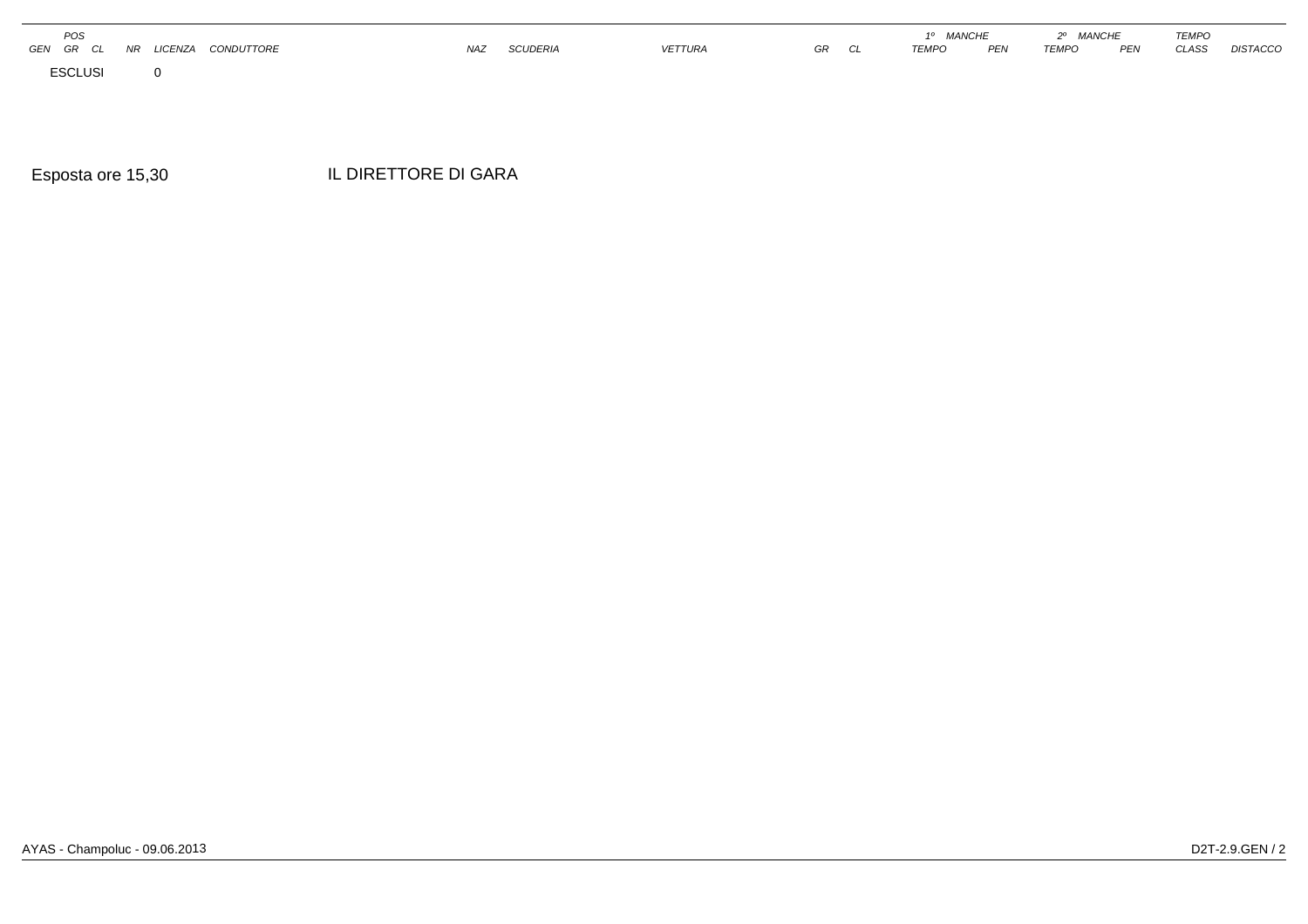

### CLASSIFICA ASSOLUTA

| GEN             | POS<br>GR CL                                                            |                | NR.       |                                                                      | LICENZA CONDUTTORE                               | <b>NAZ</b> | <b>SCUDERIA</b>                              |                       | <b>VETTURA</b> | GR     | CL                     | 1º MANCHE<br><b>TEMPO</b><br><b>PEN</b> | 2º MANCHE<br><b>TEMPO</b><br>PEN | <b>TEMPO</b><br><b>CLASS</b> | <b>DISTACCO</b> |
|-----------------|-------------------------------------------------------------------------|----------------|-----------|----------------------------------------------------------------------|--------------------------------------------------|------------|----------------------------------------------|-----------------------|----------------|--------|------------------------|-----------------------------------------|----------------------------------|------------------------------|-----------------|
|                 |                                                                         |                |           |                                                                      |                                                  |            |                                              |                       |                |        |                        |                                         |                                  |                              |                 |
|                 |                                                                         |                |           |                                                                      |                                                  |            |                                              | <b>OPEN MASCHILE</b>  |                |        |                        |                                         |                                  |                              |                 |
|                 |                                                                         | $\mathbf 1$    | 4         |                                                                      | <b>ANDREA Gamenara</b>                           |            | ANCILLOTTI DOGANACCI                         |                       |                | P.     | <b>UN</b>              | 3'19.73                                 | 3'29.00                          | 3'19.73                      |                 |
| $\overline{2}$  | 2                                                                       | $\overline{2}$ | 5         |                                                                      | <b>ALESSANDRO Basso</b>                          |            | TEAM DIRTY A.S.D.                            |                       |                | P      | <b>UN</b>              | 3'24.53                                 | 5'41.31                          | 3'24.53                      | 4.80            |
| 3               | 3                                                                       | $\overline{1}$ | 9         |                                                                      | <b>JUSTYN Norek</b>                              |            | <b>ARGENTINA BIKE</b>                        |                       |                | P      | EL.                    | 3'31.41                                 | 3'26.46                          | 3'26.46                      | 6.73            |
|                 | 4                                                                       | 3              | 6         |                                                                      | <b>LUCA Guglielmucci</b>                         |            | <b>ARGENTINA BIKE</b>                        |                       |                | P      | <b>UN</b>              | 3'39.37                                 | 3'30.31                          | 3'30.31                      | 10.58           |
| 5               | 5                                                                       | $\overline{2}$ | 13        |                                                                      | <b>EDOARDO Franco</b>                            |            | ANCILLOTTI DOGANACCI                         |                       |                | P      | EL.                    | 3'37.25                                 | 5'11.50                          | 3'37.25                      | 17.52           |
| 6               | 6                                                                       | 4              | 32        |                                                                      | <b>ALESSANDRO Brean</b>                          |            | PILA-BLACK ARROWS-MT                         |                       |                | P      | <b>UN</b>              | 3'46.81                                 | <b>NON PAR</b>                   | 3'46.81                      | 27.08           |
|                 | $\overline{7}$                                                          | 5              | 23        |                                                                      | <b>TOMMASO Ilardi</b>                            |            | TEAM IL CICLISTA OFF                         |                       |                | P      | <b>UN</b>              | 3'49.03                                 | <b>NON PAR</b>                   | 3'49.03                      | 29.30           |
| 8               | 8                                                                       | 6              | 25        |                                                                      | <b>DAVIDE Garrone</b>                            |            | ANCILLOTTI DOGANACCI                         |                       |                | P      | <b>UN</b>              | 3'49.90                                 | 3'52.45                          | 3'49.90                      | 30.17           |
| 9               | 9                                                                       | 7              | 12        |                                                                      | <b>STEFANO Grasso</b>                            |            | ANCILLOTTI DOGANACCI                         |                       |                | P      | <b>UN</b>              | 3'54.80                                 | 3'56.37                          | 3'54.80                      | 35.07           |
| 10 <sup>1</sup> | 10                                                                      | 3              | 18        |                                                                      | <b>SIMONE Ilardi</b>                             |            | TEAM IL CICLISTA OFF                         |                       |                | P      | EL.                    | 6'42.63                                 | 3'57.05                          | 3'57.05                      | 37.32           |
|                 | 11 11                                                                   | $\overline{4}$ | 60        |                                                                      | <b>GEORG Widmann</b>                             |            | A.B.C. EGNA NEUMARKT                         |                       |                | P      | EL.                    | 4'49.31                                 | 6'18.73                          | 4'49.31                      | 1'29.58         |
|                 | <b>CLASSIFICATI</b><br>NON PARTITI                                      |                | 23<br>32  | 11<br>2                                                              | <b>TOMMASO Ilardi</b><br><b>ALESSANDRO Brean</b> |            | TEAM IL CICLISTA OFF<br>PILA-BLACK ARROWS-MT |                       |                | P<br>P | <b>UN</b><br><b>UN</b> | NP 2^ GARA<br>NP 2^ GARA                |                                  |                              |                 |
|                 | <b>RITIRATI</b><br><b>ESCLUSI</b>                                       |                |           | $\boldsymbol{0}$<br>$\mathbf 0$                                      |                                                  |            |                                              | <b>OPEN FEMMINILE</b> |                |        |                        |                                         |                                  |                              |                 |
|                 | 1 1 1 1                                                                 |                |           |                                                                      | <b>JULIA Tanner</b>                              |            | A.B.C. EGNA NEUMARKT                         |                       |                | P.     | <b>DE</b>              | 9'19.84                                 | 14'37.24                         | 9'19.84                      |                 |
|                 | <b>CLASSIFICATI</b><br>NON PARTITI<br><b>RITIRATI</b><br><b>ESCLUSI</b> |                |           | $\overline{\mathbf{1}}$<br>$\mathbf 0$<br>$\mathsf 0$<br>$\mathbf 0$ |                                                  |            |                                              | <b>JUNIORES</b>       |                |        |                        |                                         |                                  |                              |                 |
|                 |                                                                         |                |           |                                                                      | <b>GIOVANNI Pozzoni</b>                          |            |                                              |                       |                |        |                        |                                         |                                  |                              |                 |
|                 |                                                                         | $\mathbf{1}$   | -14<br>47 |                                                                      | <b>MICHAEL Mcneill</b>                           |            | LE MARMOTTE LORETO                           |                       |                | P.     | JU                     | 3'36.78                                 | <b>RITIRATO</b>                  | 3'36.78                      |                 |
| $\overline{2}$  | $\overline{2}$                                                          | $\overline{2}$ |           |                                                                      | <b>DAVIDE Bouchard</b>                           |            | PILA-BLACK ARROWS-MT                         |                       |                | P      | <b>JU</b>              | 4'08.50                                 | <b>NON PAR</b>                   | 4'08.50                      | 31.72           |
| 3               | 3                                                                       | 3              | 31        |                                                                      |                                                  |            | CICLI COLOMBA ASD                            |                       |                | P      | JU                     | <b>NON PAR</b>                          | 4'18.45                          | 4'18.45                      | 41.67           |
|                 | 4                                                                       | $\overline{4}$ | 61        |                                                                      | <b>DIEGO Segat</b>                               |            | <b>GUIDI ROSAS BIKE</b>                      |                       |                | P      | JU                     | 5'25.69                                 | 6'23.83                          | 5'25.69                      | 1'48.91         |
| 5               | -5                                                                      | 5              | 48        |                                                                      | <b>UMBERTO MARIA Mega</b>                        |            | <b>TORTONESE 1887 S.COP</b>                  |                       |                | P      | JU                     | 5'32.25                                 | 6'14.25                          | 5'32.25                      | 1'55.47         |
|                 | <b>CLASSIFICATI</b>                                                     |                |           | -5                                                                   |                                                  |            |                                              |                       |                |        |                        |                                         |                                  |                              |                 |

**FEDERAZIONE CICLISTICA ITALIANA**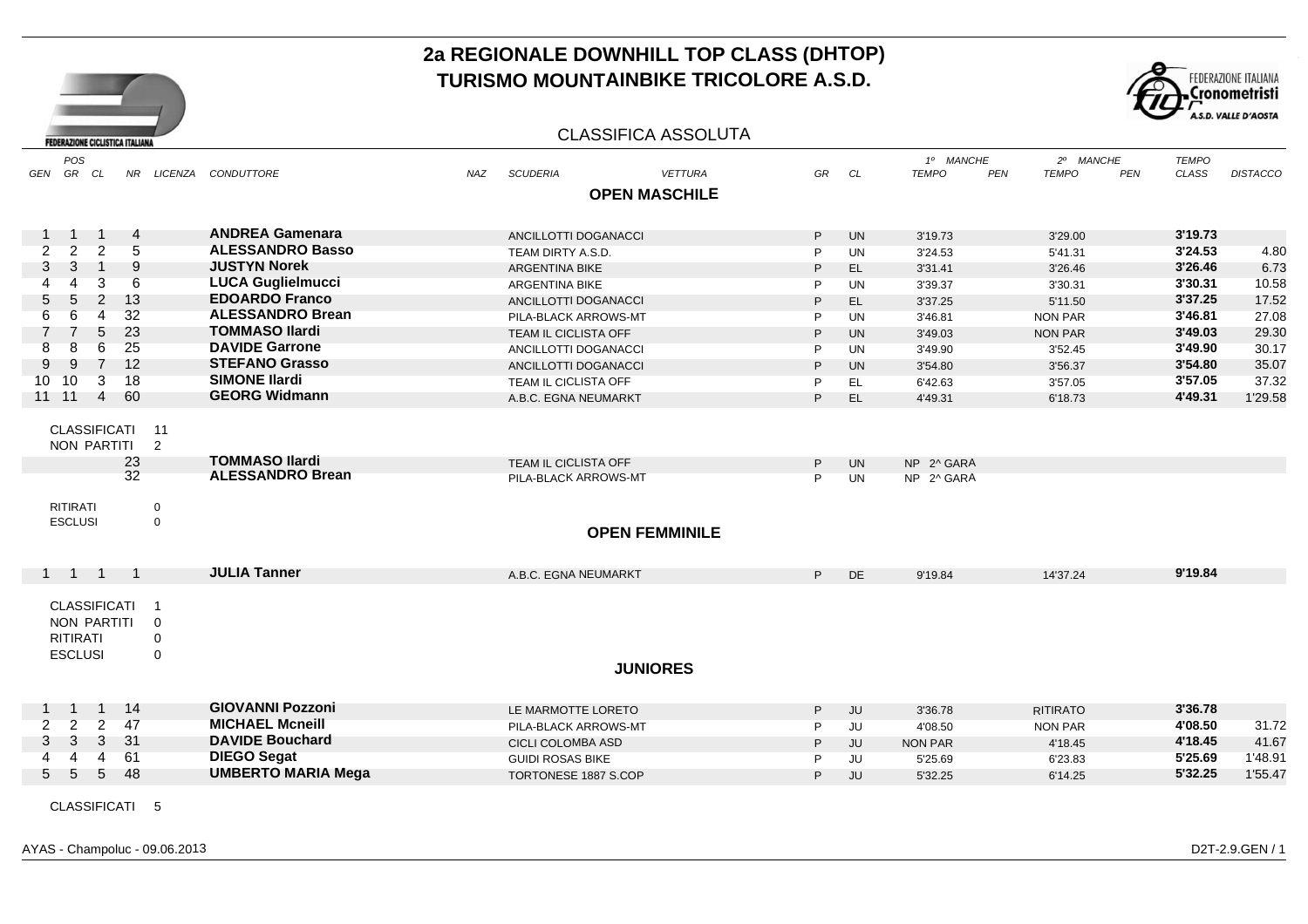| <b>POS</b><br>GEN GR CL                                  |                            | NR LICENZA CONDUTTORE        | <b>NAZ</b> | <b>SCUDERIA</b>       | <b>VETTURA</b>    | GR             | CL        | 1º MANCHE<br><b>TEMPO</b> | PEN | 2º MANCHE<br><b>TEMPO</b> | PEN | <b>TEMPO</b><br>CLASS | <b>DISTACCO</b> |
|----------------------------------------------------------|----------------------------|------------------------------|------------|-----------------------|-------------------|----------------|-----------|---------------------------|-----|---------------------------|-----|-----------------------|-----------------|
| NON PARTITI 2                                            |                            |                              |            |                       |                   |                |           |                           |     |                           |     |                       |                 |
| 31                                                       |                            | <b>DAVIDE Bouchard</b>       |            | CICLI COLOMBA ASD     |                   | P.             | JU        | NP 1^ GARA                |     |                           |     |                       |                 |
| 47                                                       |                            | <b>MICHAEL Mcneill</b>       |            | PILA-BLACK ARROWS-MT  |                   | P              | JU        | NP 2^ GARA                |     |                           |     |                       |                 |
|                                                          |                            |                              |            |                       |                   |                |           |                           |     |                           |     |                       |                 |
| <b>RITIRATI</b><br>14                                    | $\overline{1}$             | <b>GIOVANNI Pozzoni</b>      |            | LE MARMOTTE LORETO    |                   | P.             | JU        | RIT. 2^ GARA              |     |                           |     |                       |                 |
|                                                          |                            |                              |            |                       |                   |                |           |                           |     |                           |     |                       |                 |
| <b>ESCLUSI</b>                                           | $\mathbf 0$                |                              |            |                       | <b>ALLIEVO</b>    |                |           |                           |     |                           |     |                       |                 |
|                                                          |                            |                              |            |                       |                   |                |           |                           |     |                           |     |                       |                 |
| -44<br>$\overline{1}$<br>$\overline{1}$                  |                            | <b>MASSIMO lania</b>         |            | ANCILLOTTI DOGANACCI  |                   | P              | AL        | 4'15.39                   |     | 4'33.51                   |     | 4'15.39               |                 |
| $\overline{2}$<br>49<br>$\overline{2}$<br>$\overline{2}$ |                            | <b>ANDREA Peretti</b>        |            | ASD SESTRIERE BIKE C  |                   | P              | <b>AL</b> | 4'21.08                   |     | 4'34.81                   |     | 4'21.08               | 5.69            |
| 20<br>3<br>3<br>3                                        |                            | <b>IAN Cioce</b>             |            | <b>RIVIERAOUTDOOR</b> |                   | P              | <b>AL</b> | 4'44.27                   |     | 4'28.53                   |     | 4'28.53               | 13.14           |
| 28<br>$\overline{A}$<br>4                                |                            | <b>DAVIDE Barattini</b>      |            | NORTHWEST CYCLING     |                   | P              | AL        | 4'50.52                   |     | 4'45.70                   |     | 4'45.70               | 30.31           |
| 39<br>5<br>5<br>5                                        |                            | <b>MATISSE FRANCE Fabbro</b> |            | NORTHWEST CYCLING     |                   | P              | AL        | 5'04.22                   |     | 4'53.88                   |     | 4'53.88               | 38.49           |
| 6<br>55<br>6<br>6                                        |                            | <b>PATRICE Revil</b>         |            | PILA-BLACK ARROWS-MT  |                   | P              | AL        | 5'12.62                   |     | <b>RITIRATO</b>           |     | 5'12.62               | 57.23           |
| 43<br>$\overline{7}$<br>$\overline{7}$                   |                            | <b>SILVIU Horciu</b>         |            | PILA-BLACK ARROWS-MT  |                   | P.             | AL        | 5'45.50                   |     | <b>NON PAR</b>            |     | 5'45.50               | 1'30.11         |
| CLASSIFICATI 7                                           |                            |                              |            |                       |                   |                |           |                           |     |                           |     |                       |                 |
| NON PARTITI                                              | $\overline{1}$             |                              |            |                       |                   |                |           |                           |     |                           |     |                       |                 |
| 43                                                       |                            | <b>SILVIU Horciu</b>         |            | PILA-BLACK ARROWS-MT  |                   | P <sub>2</sub> | AL        | NP 2^ GARA                |     |                           |     |                       |                 |
| <b>RITIRATI</b>                                          | $\overline{1}$             |                              |            |                       |                   |                |           |                           |     |                           |     |                       |                 |
| 55                                                       |                            | <b>PATRICE Revil</b>         |            | PILA-BLACK ARROWS-MT  |                   | P <sub>1</sub> | <b>AL</b> | RIT. 2^ GARA              |     |                           |     |                       |                 |
|                                                          |                            |                              |            |                       |                   |                |           |                           |     |                           |     |                       |                 |
| <b>ESCLUSI</b>                                           | $\mathsf{O}\xspace$        |                              |            |                       | <b>ESORDIENTE</b> |                |           |                           |     |                           |     |                       |                 |
|                                                          |                            |                              |            |                       |                   |                |           |                           |     |                           |     |                       |                 |
| -29<br>1 1 1                                             |                            | <b>LORENZO Berruto</b>       |            | NORTHWEST CYCLING     |                   | P.             | ES        | NON PAR                   |     | 5'22.45                   |     | 5'22.45               |                 |
|                                                          |                            |                              |            |                       |                   |                |           |                           |     |                           |     |                       |                 |
| <b>CLASSIFICATI</b>                                      | $\overline{1}$             |                              |            |                       |                   |                |           |                           |     |                           |     |                       |                 |
| NON PARTITI<br>29                                        | $\overline{1}$             | <b>LORENZO Berruto</b>       |            |                       |                   |                |           |                           |     |                           |     |                       |                 |
|                                                          |                            |                              |            | NORTHWEST CYCLING     |                   | P.             | ES        | NP 1^ GARA                |     |                           |     |                       |                 |
| <b>RITIRATI</b><br><b>ESCLUSI</b>                        | $\mathbf 0$<br>$\mathbf 0$ |                              |            |                       |                   |                |           |                           |     |                           |     |                       |                 |
| Esposta ore 15,30                                        |                            | IL DIRETTORE DI GARA         |            |                       |                   |                |           |                           |     |                           |     |                       |                 |
|                                                          |                            |                              |            |                       |                   |                |           |                           |     |                           |     |                       |                 |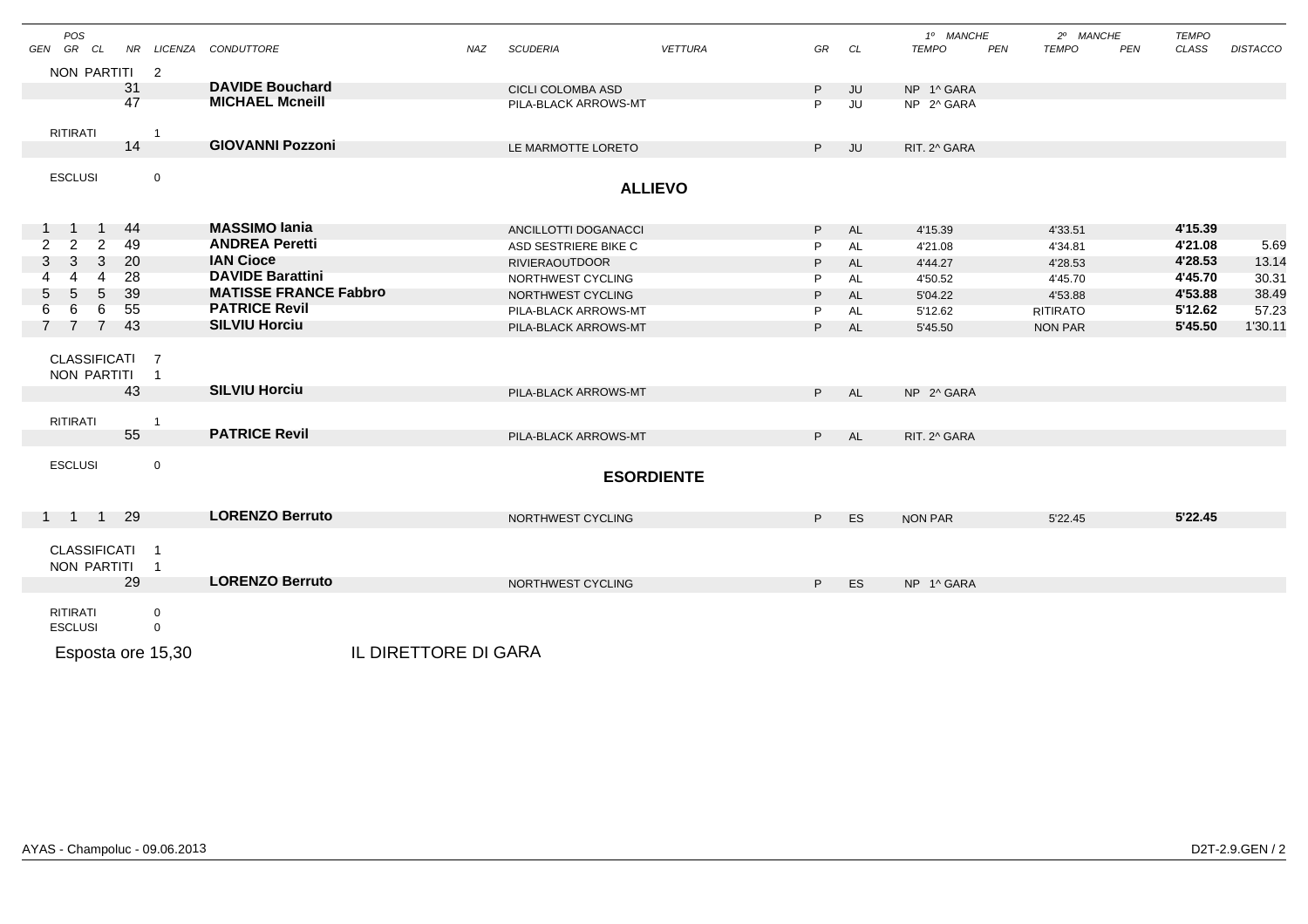



#### CLASSIFICA ASSOLUTA

| POS<br>GR CL<br>GEN              |                |                |     | NR LICENZA CONDUTTORE          | <b>NAZ</b> | <b>SCUDERIA</b>             | <b>VETTURA</b>        | GR             | CL             | 1º MANCHE<br><b>TEMPO</b><br><b>PEN</b> | 2º MANCHE<br><b>TEMPO</b><br>PEN | <b>TEMPO</b><br>CLASS | <b>DISTACCO</b> |
|----------------------------------|----------------|----------------|-----|--------------------------------|------------|-----------------------------|-----------------------|----------------|----------------|-----------------------------------------|----------------------------------|-----------------------|-----------------|
|                                  |                |                |     |                                |            |                             | <b>AMATORI MASCHI</b> |                |                |                                         |                                  |                       |                 |
|                                  |                |                |     |                                |            |                             |                       |                |                |                                         |                                  |                       |                 |
| -1                               |                | 1 17           |     | <b>MICHEL Angelini</b>         |            | <b>MOUNTAIN BIKE CYCLIN</b> |                       | A              | <b>ELMT</b>    | 3'53.31                                 | 3'44.63                          | 3'44.63               |                 |
| $\overline{2}$<br>$\overline{2}$ | 2              | $\overline{7}$ |     | <b>ALESSANDRO Letey</b>        |            | PILA-BLACK ARROWS-MT        |                       | A              | <b>ELMT</b>    | 3'54.14                                 | 3'44.88                          | 3'44.88               | 0.25            |
| 3<br>3                           | 3              | $\overline{2}$ |     | <b>LUCA Fusani</b>             |            | DARRA RACING TEAM AS        |                       | A              | <b>ELMT</b>    | 4'14.11                                 | 4'13.01                          | 4'13.01               | 28.38           |
| 4                                | 4              | 21             |     | <b>ANDREA Pilenta</b>          |            | OFFICINE RED BIKE AS        |                       | A              | <b>ELMT</b>    | <b>NON PAR</b>                          | 4'17.72                          | 4'17.72               | 33.09           |
| 5<br>5                           |                | 10             |     | <b>MASSIMO Torchio</b>         |            | SPEEDY BIKE REPARTO         |                       | A              | M2             | 4'20.89                                 | 4'23.91                          | 4'20.89               | 36.26           |
| 6<br>6                           |                | 16             |     | <b>PAOLO Salerni</b>           |            | <b>TRACCE TEAM</b>          |                       | A              | M1             | 4'30.90                                 | 5'12.30                          | 4'30.90               | 46.27           |
| 7                                | 5              | 34             |     | <b>MAURIZIO Carrara</b>        |            | <b>BIKE TEAM DIAVOLI SA</b> |                       | A              | <b>ELMT</b>    | 4'34.22                                 | <b>RITIRATO</b>                  | 4'34.22               | 49.59           |
| 8<br>8                           | $\overline{c}$ | 41             |     | <b>MAURIZIO CARLO Gambetta</b> |            | SPEEDY BIKE REPARTO         |                       | A              | M <sub>2</sub> | 5'04.08                                 | 5'14.26                          | 5'04.08               | 1'19.45         |
| 9<br>9                           | 6              | 36             |     | <b>LUCA Cortivo</b>            |            | <b>BIKE TEAM DIAVOLI SA</b> |                       | A              | <b>ELMT</b>    | 5'41.58                                 | 6'01.94                          | 5'41.58               | 1'56.95         |
| 10<br>10 <sup>°</sup>            |                | 56             |     | <b>CLAUDIO Rogliatti</b>       |            | NORTHWEST CYCLING           |                       | A              | M4             | 5'45.09                                 | 5'44.39                          | 5'44.39               | 1'59.76         |
| 11 11                            |                | 33             |     | <b>GIOVANNI Bresciano</b>      |            | <b>TESTE MATTE CASTELLA</b> |                       | A              | M <sub>5</sub> | <b>NON PAR</b>                          | 5'52.44                          | 5'52.44               | 2'07.81         |
| 12<br>12 <sup>7</sup>            | $\overline{7}$ | 58             |     | <b>PAOLO Salvetti</b>          |            | <b>TOKENS CICLI BETTONI</b> |                       | A              | <b>ELMT</b>    | NON PAR                                 | 6'08.34                          | 6'08.34               | 2'23.71         |
| 13<br>13                         | 8              | 57             |     | <b>ALESSANDRO Salvati</b>      |            | <b>TEAM LOCCA</b>           |                       | A              | <b>ELMT</b>    | 6'12.56                                 | 6'15.18                          | 6'12.56               | 2'27.93         |
| 14<br>14                         |                | 62             |     | <b>GUGLIEMO Commod</b>         |            | <b>VTT ARNAD</b>            |                       | A              | M <sub>3</sub> | 6'29.41                                 | 6'22.78                          | 6'22.78               | 2'38.15         |
| 15<br>15                         | 2              | 59             |     | <b>ANTONIO Silvio</b>          |            | NORTHWEST CYCLING           |                       | A              | M <sub>3</sub> | 6'37.60                                 | 6'32.54                          | 6'32.54               | 2'47.91         |
| 16<br>16                         | 3              | 54             |     | <b>PAOLO ALESSAND Rettore</b>  |            | ANCILLOTTI DOGANACCI        |                       | Α              | M <sub>3</sub> | 6'46.73                                 | 7'03.28                          | 6'46.73               | 3'02.10         |
| 17 17                            | $\overline{2}$ | - 3            |     | <b>MANUEL Dal Pozzo</b>        |            | <b>TEAM SCOUT/NUKEPROOF</b> |                       | A              | M1             | 7'24.47                                 | <b>NON PAR</b>                   | 7'24.47               | 3'39.84         |
| 18<br>18                         | 3              | 35             |     | <b>DIDIER Chuc</b>             |            | BIKE TEAM DIAVOLI SA        |                       | A              | M1             | 7'47.54                                 | <b>NON PAR</b>                   | 7'47.54               | 4'02.91         |
| 19 19                            | $\overline{4}$ | 42             |     | <b>SILVIO Gavotto</b>          |            | SPEEDY BIKE REPARTO         |                       | A              | M <sub>3</sub> | 10'40.45                                | <b>RITIRATO</b>                  | 10'40.45              | 6'55.82         |
|                                  |                |                |     |                                |            |                             |                       |                |                |                                         |                                  |                       |                 |
| <b>CLASSIFICATI</b>              |                |                | 19  |                                |            |                             |                       |                |                |                                         |                                  |                       |                 |
| NON PARTITI                      |                |                | - 5 |                                |            |                             |                       |                |                |                                         |                                  |                       |                 |
|                                  |                | 21             |     | <b>ANDREA Pilenta</b>          |            | OFFICINE RED BIKE AS        |                       | A              | <b>ELMT</b>    | NP 1^ GARA                              |                                  |                       |                 |
|                                  |                | 33             |     | <b>GIOVANNI Bresciano</b>      |            | <b>TESTE MATTE CASTELLA</b> |                       | A              | M <sub>5</sub> | NP 1^ GARA                              |                                  |                       |                 |
|                                  |                | 58             |     | <b>PAOLO Salvetti</b>          |            | <b>TOKENS CICLI BETTONI</b> |                       | $\overline{A}$ | <b>ELMT</b>    | NP 1^ GARA                              |                                  |                       |                 |
|                                  |                |                |     | <b>MANUEL Dal Pozzo</b>        |            | <b>TEAM SCOUT/NUKEPROOF</b> |                       | A              | M1             | NP 2^ GARA                              |                                  |                       |                 |
|                                  |                | 35             |     | <b>DIDIER Chuc</b>             |            | <b>BIKE TEAM DIAVOLI SA</b> |                       | $\mathsf{A}$   | M1             | NP 2^ GARA                              |                                  |                       |                 |
| <b>RITIRATI</b>                  |                |                | 2   |                                |            |                             |                       |                |                |                                         |                                  |                       |                 |
|                                  |                | 34             |     | <b>MAURIZIO Carrara</b>        |            | <b>BIKE TEAM DIAVOLI SA</b> |                       | A              | <b>ELMT</b>    | RIT. 2^ GARA                            |                                  |                       |                 |
|                                  |                | 42             |     | <b>SILVIO Gavotto</b>          |            | SPEEDY BIKE REPARTO         |                       | A              | M3             | RIT. 2^ GARA                            |                                  |                       |                 |
|                                  |                |                |     |                                |            |                             |                       |                |                |                                         |                                  |                       |                 |
| <b>ESCLUSI</b>                   |                |                | 0   |                                |            |                             |                       |                |                |                                         |                                  |                       |                 |
|                                  |                |                |     |                                |            |                             |                       |                |                |                                         |                                  |                       |                 |

Esposta ore 15,30

ore 15,30 IL DIRETTORE DI GARA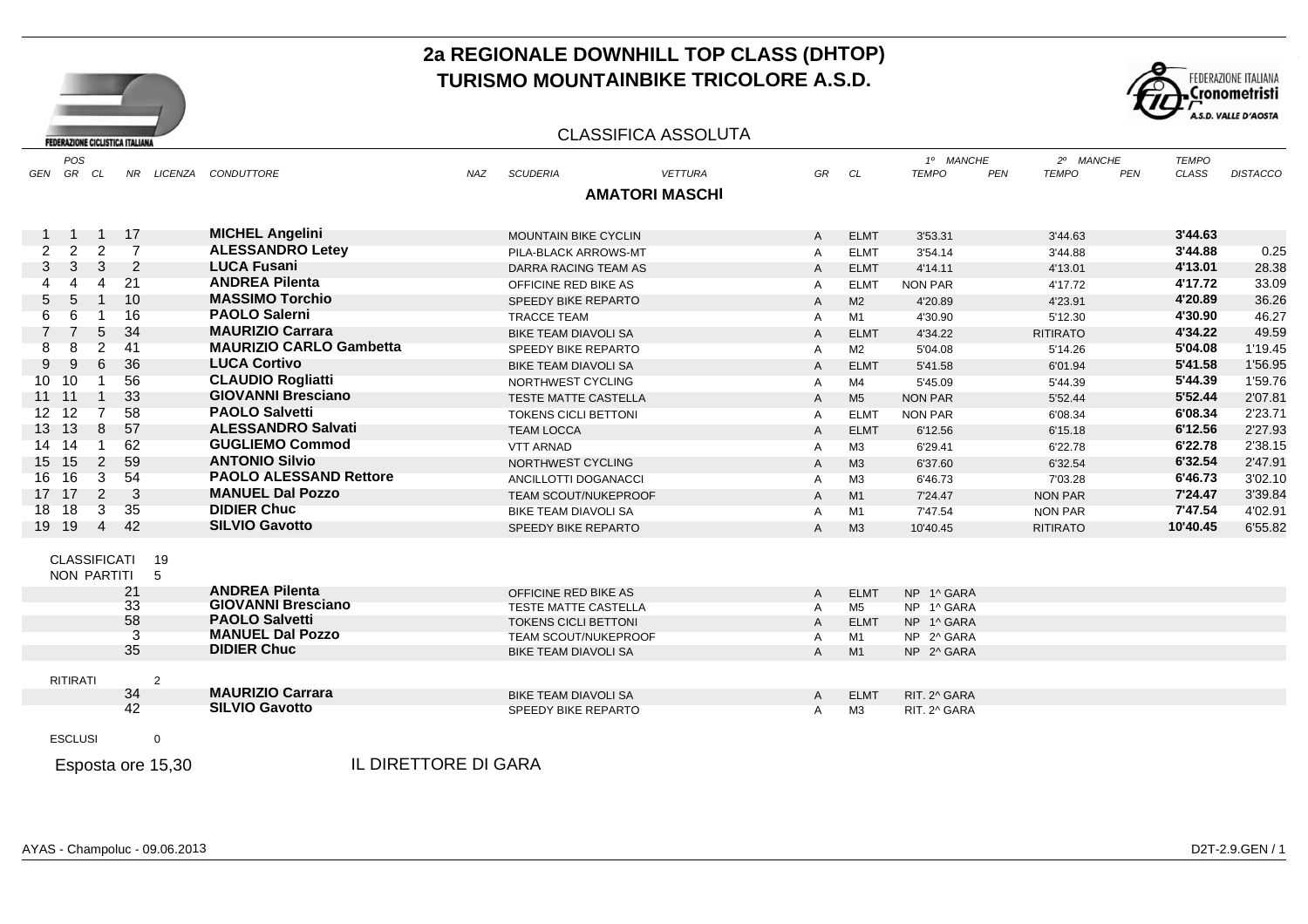

### CLASSIFICA ASSOLUTA

**FEDERAZIONE CICLISTICA ITALIANA** 

| POS                                    |                                  |                |                                |            |                             |                            |                |                | 1º MANCHE      |            | 2º MANCHE       |            | <b>TEMPO</b> |                 |
|----------------------------------------|----------------------------------|----------------|--------------------------------|------------|-----------------------------|----------------------------|----------------|----------------|----------------|------------|-----------------|------------|--------------|-----------------|
| GR CL<br>GEN                           |                                  |                | NR LICENZA CONDUTTORE          | <b>NAZ</b> | <b>SCUDERIA</b>             | <b>VETTURA</b>             | GR             | CL             | <b>TEMPO</b>   | <b>PEN</b> | <b>TEMPO</b>    | <b>PEN</b> | <b>CLASS</b> | <b>DISTACCO</b> |
|                                        |                                  |                |                                |            |                             | ELITE SPORT - JUNIOR SPORT |                |                |                |            |                 |            |              |                 |
|                                        |                                  |                |                                |            |                             |                            |                |                |                |            |                 |            |              |                 |
| $\overline{1}$                         | 1 17                             |                | <b>MICHEL Angelini</b>         |            | <b>MOUNTAIN BIKE CYCLIN</b> |                            | $\mathsf{A}$   | <b>ELMT</b>    | 3'53.31        |            | 3'44.63         |            | 3'44.63      |                 |
| $\overline{2}$<br>$\overline{2}$       | $\overline{2}$<br>$\overline{7}$ |                | <b>ALESSANDRO Letey</b>        |            | PILA-BLACK ARROWS-MT        |                            | $\mathsf{A}$   | <b>ELMT</b>    | 3'54.14        |            | 3'44.88         |            | 3'44.88      | 0.25            |
| 3<br>3                                 | $\overline{2}$<br>3              |                | <b>LUCA Fusani</b>             |            | DARRA RACING TEAM AS        |                            | $\mathsf{A}$   | <b>ELMT</b>    | 4'14.11        |            | 4'13.01         |            | 4'13.01      | 28.38           |
| 4                                      | 21<br>4                          |                | <b>ANDREA Pilenta</b>          |            | OFFICINE RED BIKE AS        |                            | $\mathsf{A}$   | <b>ELMT</b>    | <b>NON PAR</b> |            | 4'17.72         |            | 4'17.72      | 33.09           |
| 5<br>5                                 | 34<br>5                          |                | <b>MAURIZIO Carrara</b>        |            | BIKE TEAM DIAVOLI SA        |                            | $\mathsf{A}$   | <b>ELMT</b>    | 4'34.22        |            | <b>RITIRATO</b> |            | 4'34.22      | 49.59           |
| 6<br>6                                 | 36<br>6                          |                | <b>LUCA Cortivo</b>            |            | BIKE TEAM DIAVOLI SA        |                            | $\mathsf{A}$   | <b>ELMT</b>    | 5'41.58        |            | 6'01.94         |            | 5'41.58      | 1'56.95         |
| 7                                      | 58<br>$\overline{7}$             |                | <b>PAOLO Salvetti</b>          |            | <b>TOKENS CICLI BETTONI</b> |                            | $\overline{A}$ | <b>ELMT</b>    | <b>NON PAR</b> |            | 6'08.34         |            | 6'08.34      | 2'23.71         |
| 8<br>8                                 | 8<br>57                          |                | <b>ALESSANDRO Salvati</b>      |            | <b>TEAM LOCCA</b>           |                            | $\mathsf{A}$   | <b>ELMT</b>    | 6'12.56        |            | 6'15.18         |            | 6'12.56      | 2'27.93         |
| CLASSIFICATI 8                         |                                  |                |                                |            |                             |                            |                |                |                |            |                 |            |              |                 |
| NON PARTITI                            |                                  | $\overline{2}$ |                                |            |                             |                            |                |                |                |            |                 |            |              |                 |
|                                        | 21                               |                | <b>ANDREA Pilenta</b>          |            | OFFICINE RED BIKE AS        |                            | $\mathsf{A}$   | <b>ELMT</b>    | NP 1^ GARA     |            |                 |            |              |                 |
|                                        | 58                               |                | <b>PAOLO Salvetti</b>          |            | <b>TOKENS CICLI BETTONI</b> |                            | A              | <b>ELMT</b>    | NP 1^ GARA     |            |                 |            |              |                 |
|                                        |                                  |                |                                |            |                             |                            |                |                |                |            |                 |            |              |                 |
| RITIRATI                               | 34                               | -1             | <b>MAURIZIO Carrara</b>        |            | <b>BIKE TEAM DIAVOLI SA</b> |                            | $\mathsf{A}$   | <b>ELMT</b>    | RIT. 2^ GARA   |            |                 |            |              |                 |
|                                        |                                  |                |                                |            |                             |                            |                |                |                |            |                 |            |              |                 |
| <b>ESCLUSI</b>                         |                                  | $\mathbf 0$    |                                |            |                             |                            |                |                |                |            |                 |            |              |                 |
|                                        |                                  |                |                                |            |                             | <b>MASTER 1-2</b>          |                |                |                |            |                 |            |              |                 |
|                                        |                                  |                |                                |            |                             |                            |                |                |                |            |                 |            |              |                 |
| $\overline{1}$                         | 1 10                             |                | <b>MASSIMO Torchio</b>         |            | SPEEDY BIKE REPARTO         |                            | $\mathsf{A}$   | M <sub>2</sub> | 4'20.89        |            | 4'23.91         |            | 4'20.89      |                 |
| $\overline{2}$<br>$\overline{2}$<br>-1 | 16                               |                | <b>PAOLO Salerni</b>           |            | <b>TRACCE TEAM</b>          |                            | A              | M1             | 4'30.90        |            | 5'12.30         |            | 4'30.90      | 10.01           |
| 3<br>3                                 | $\overline{2}$<br>-41            |                | <b>MAURIZIO CARLO Gambetta</b> |            | SPEEDY BIKE REPARTO         |                            | $\mathsf{A}$   | M <sub>2</sub> | 5'04.08        |            | 5'14.26         |            | 5'04.08      | 43.19           |
| $\overline{4}$                         | $\overline{3}$<br>$\overline{2}$ |                | <b>MANUEL Dal Pozzo</b>        |            | TEAM SCOUT/NUKEPROOF        |                            | A              | M1             | 7'24.47        |            | NON PAR         |            | 7'24.47      | 3'03.58         |
| - 5<br>5                               | $\mathbf{3}$<br>-35              |                | <b>DIDIER Chuc</b>             |            | <b>BIKE TEAM DIAVOLI SA</b> |                            | $\mathsf{A}$   | M1             | 7'47.54        |            | NON PAR         |            | 7'47.54      | 3'26.65         |
| CLASSIFICATI 5                         |                                  |                |                                |            |                             |                            |                |                |                |            |                 |            |              |                 |
| NON PARTITI 2                          |                                  |                |                                |            |                             |                            |                |                |                |            |                 |            |              |                 |
|                                        | 3                                |                | <b>MANUEL Dal Pozzo</b>        |            | TEAM SCOUT/NUKEPROOF        |                            | A              | M1             | NP 2^ GARA     |            |                 |            |              |                 |
|                                        | 35                               |                | <b>DIDIER Chuc</b>             |            | BIKE TEAM DIAVOLI SA        |                            | $\overline{A}$ | M1             | NP 2^ GARA     |            |                 |            |              |                 |
|                                        |                                  |                |                                |            |                             |                            |                |                |                |            |                 |            |              |                 |
| <b>RITIRATI</b>                        |                                  | 0              |                                |            |                             |                            |                |                |                |            |                 |            |              |                 |
| <b>ESCLUSI</b>                         |                                  | $\mathbf 0$    |                                |            |                             | <b>MASTER 3-4-5-6</b>      |                |                |                |            |                 |            |              |                 |
|                                        |                                  |                |                                |            |                             |                            |                |                |                |            |                 |            |              |                 |
| $\overline{1}$<br>$\overline{1}$       | 56                               |                | <b>CLAUDIO Rogliatti</b>       |            | NORTHWEST CYCLING           |                            | A              | M4             | 5'45.09        |            | 5'44.39         |            | 5'44.39      |                 |
| $\overline{2}$<br>$\overline{2}$<br>-1 | 33                               |                | <b>GIOVANNI Bresciano</b>      |            | TESTE MATTE CASTELLA        |                            | $\mathsf{A}$   | M <sub>5</sub> | <b>NON PAR</b> |            | 5'52.44         |            | 5'52.44      | 8.05            |
| $\overline{\mathbf{3}}$<br>3           | 1 62                             |                | <b>GUGLIEMO Commod</b>         |            | <b>VTT ARNAD</b>            |                            | $\mathsf{A}$   | M3             | 6'29.41        |            | 6'22.78         |            | 6'22.78      | 38.39           |
| AYAS - Champoluc - 09.06.2013          |                                  |                |                                |            |                             |                            |                |                |                |            |                 |            |              | D2T-2.9.GEN / 1 |
|                                        |                                  |                |                                |            |                             |                            |                |                |                |            |                 |            |              |                 |